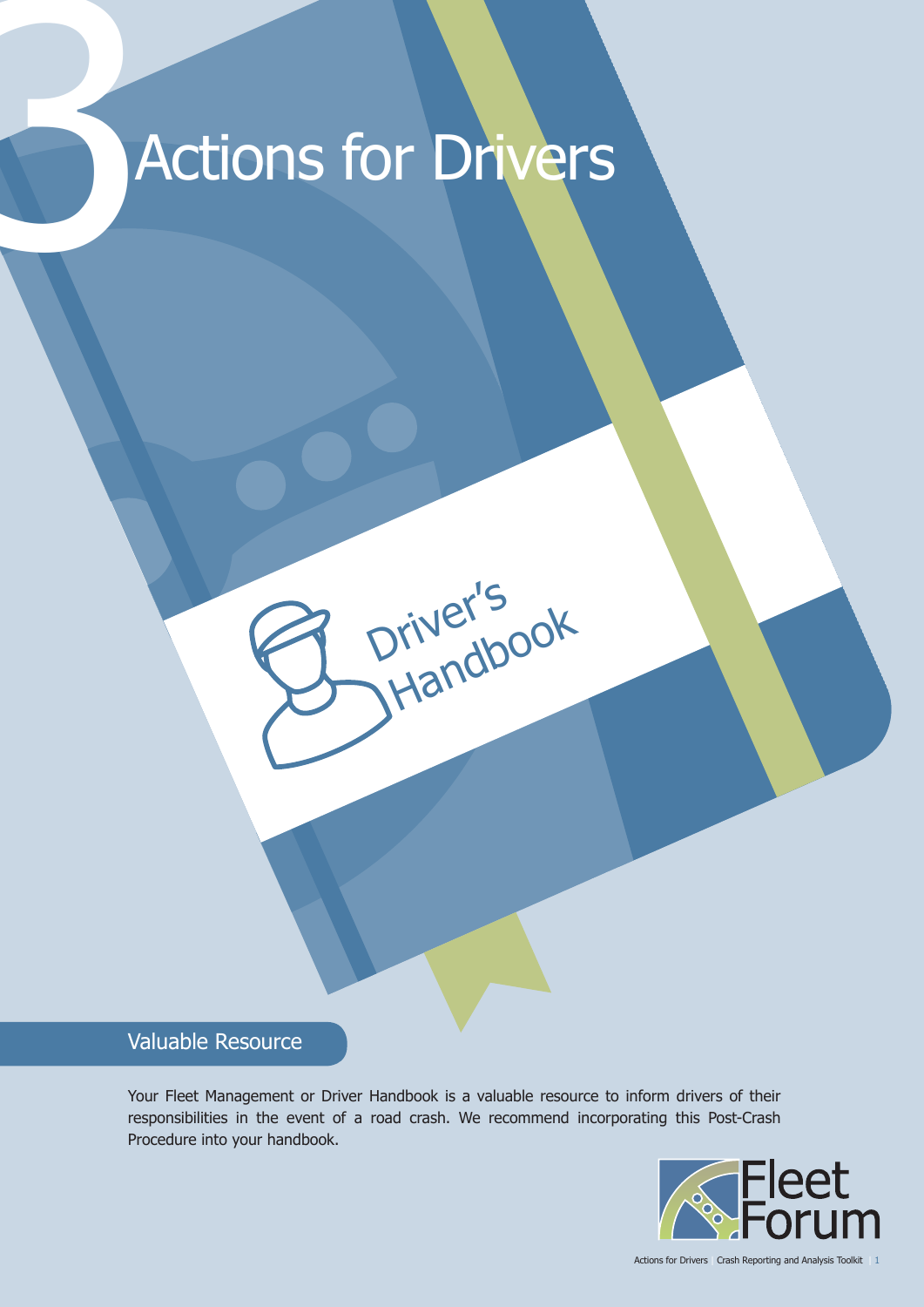## At the scene

Stop► Stop your vehicle or move it to a safe place.

Actions for drivers following a crash<br>3 At the scene<br>3 Stop- Stop your vehicle or move it to a safe pla<br>3 Assess- Once you are safe, assess your own Assess► Once you are safe, assess your own well-being and that of your passengers and/ or any third parties involved in the crash.

> Get help► If immediate medical attention is needed by any party, contact emergency services at <insert phone number>. If the police or the fire services are needed, contact them at <insert phone number>.

> Describe the crash Donce the above actions are completed, determine if the crash is minor, serious or major, using these descriptions:

|                | Severity Description                                                                            |
|----------------|-------------------------------------------------------------------------------------------------|
|                | Minor Incident involving damage to vehicles                                                     |
| <b>Serious</b> | Incident requiring medical attention to one or more persons<br>or significant damage to vehicle |
|                | Major Incident resulting in serious injury or fatality                                          |

Report► As soon as it is safe to so do, report the crash using one of the definitions from the chart to describe the severity. Contact the following person: <insert name and 24-hour phone number for specified contact>, S/ he will inform you of your next steps.

Take safety measures►Take safety measures where needed, such as placing caution signs around the crash scene, then safely alert other road users of the hazard.

Collect details► Collect as much information about the crash as you can, including:

- ► Date and time
- ► Location
- ► Weather
- ► Third-party details
- ► Direction each party was travelling

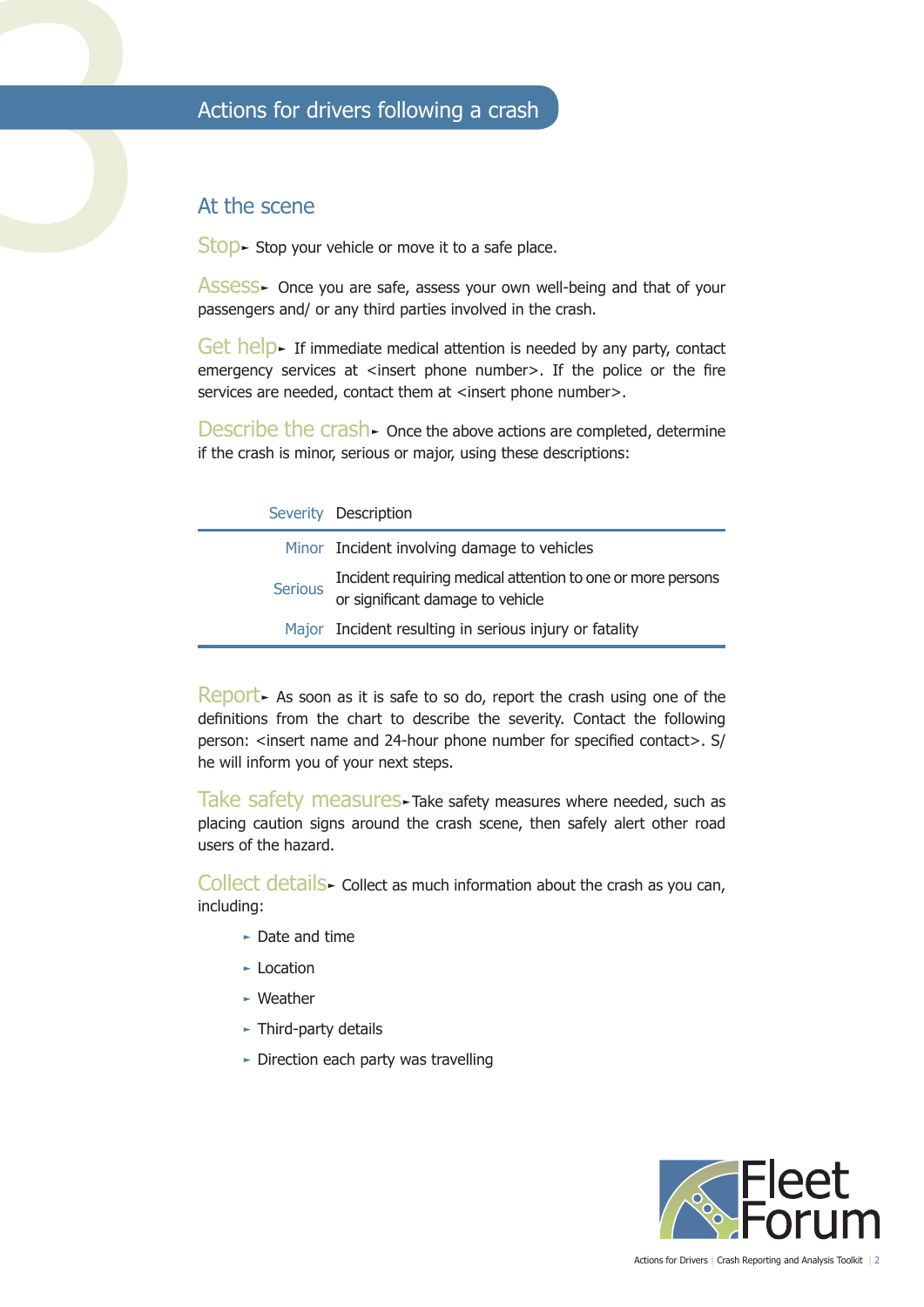Take photos► If a camera is available, photograph the crash scene from<br>as many different angles as possible. Take pictures of any damaged vehicles<br>or property, as well as road measurements.<br>Complete forms► Follow the instr as many different angles as possible. Take pictures of any damaged vehicles or property, as well as road measurements.

Complete forms► Follow the instructions on the Crash Scene Information Form and hand out the Third-party Copy Form to any third parties involved. Complete the At-the-Scene Driver Reporting Form before you leave the scene.

Wait for the police► If the police have been called, do not leave the crash scene until they have arrived to take a statement – unless it is not safe to stay there.

Drive only if safe► Do not drive the vehicle involved in the crash if it is no longer roadworthy, this includes the steering, lights, tyres, brakes and windscreen.

Check for symptoms► If you experience any symptoms after the crash that make you think you have an injury, seek immediate medical attention and inform medical services.

### Police involvement

If the police arrive at the scene of a road crash, follow these steps:

Agree with requests If you are asked by the police to take a breathalyser test, comply with the request. Refusing to take the test without a reasonable cause may make you liable to prosecution.

Give a police statement► Provide a police statement if you are asked to do so by a police officer.

The statement should be shared only with the police officer and not in front of other witnesses.

Do not accept blame► Do not make a statement with any person other than a police officer, and do not admit to any responsibility related to the crash.

Do not move the vehicle► Do not move the vehicle until the police have given you permission to do so.

### Leaving the scene

Before you leave the scene of a road crash, you should complete the At-the-Scene Driver Reporting Form, even if there is no obvious damage to your vehicle. The completed form should be given to the Transport Manager.